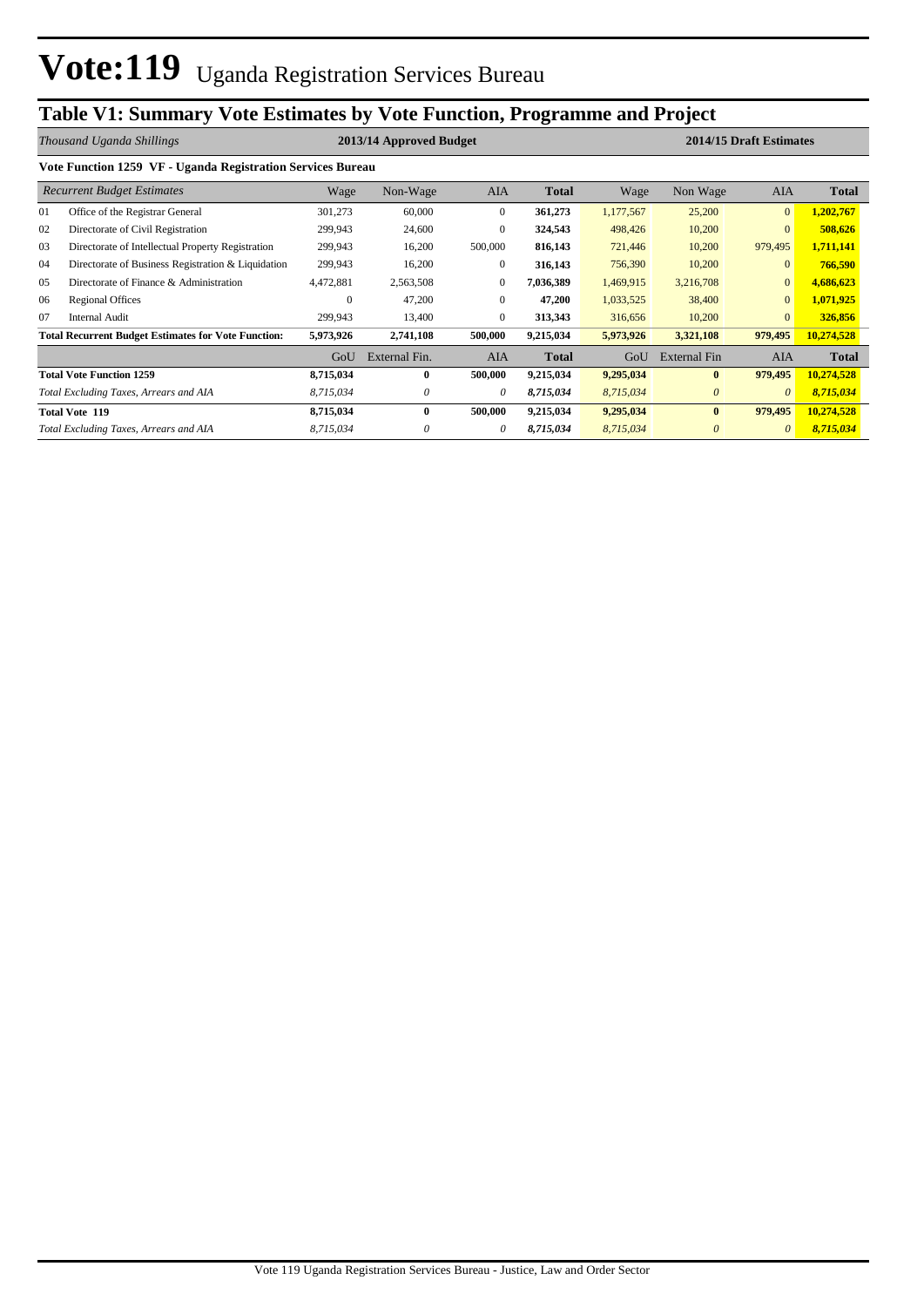# Vote:119 Uganda Registration Services Bureau

## **Table V2: Summary Vote Estimates by Item**

| Thousand Uganda Shillings                                 |           | 2013/14 Approved Budget |                  |              |                |                       | 2014/15 Draft Estimates |              |
|-----------------------------------------------------------|-----------|-------------------------|------------------|--------------|----------------|-----------------------|-------------------------|--------------|
|                                                           |           | GoU External Fin.       | <b>AIA</b>       | <b>Total</b> |                | GoU External Fin.     | <b>AIA</b>              | <b>Total</b> |
| <b>Employees, Goods and Services (Outputs Provided)</b>   | 8,715,034 | 0                       | 500,000          | 9,215,034    | 8,715,034      | $\boldsymbol{\theta}$ | 979,495                 | 9,694,528    |
| 211102 Contract Staff Salaries (Incl. Casuals, Temporary) | 5.973.926 | $\mathbf{0}$            | $\mathbf{0}$     | 5,973,926    | 5,973,926      | $\mathbf{0}$          | $\overline{0}$          | 5,973,926    |
| 211103 Allowances                                         | 162,640   | $\overline{0}$          | 87,010           | 249,650      | 144,000        | $\mathbf{0}$          | 7,200                   | 151,200      |
| 212101 Social Security Contributions                      | 571,957   | $\Omega$                | $\boldsymbol{0}$ | 571,957      | 1,022,592      | $\Omega$              | $\overline{0}$          | 1,022,592    |
| 213004 Gratuity Expenses                                  | 1,429,893 | $\Omega$                | $\mathbf{0}$     | 1,429,893    | 1,409,020      | $\mathbf{0}$          | $\Omega$                | 1,409,020    |
| 221001 Advertising and Public Relations                   |           | $\mathbf{0}$            | 36,420           | 36,420       | $\mathbf{0}$   | $\mathbf{0}$          | 164,000                 | 164,000      |
| 221002 Workshops and Seminars                             |           | 0                       |                  |              | $\Omega$       | $\mathbf{0}$          | 260,231                 | 260,231      |
| 221003 Staff Training                                     | 21,215    | 0                       | $\mathbf{0}$     | 21,215       | $\mathbf{0}$   | $\mathbf{0}$          |                         |              |
| 221005 Hire of Venue (chairs, projector, etc)             | $\Omega$  | $\overline{0}$          | 134,510          | 134,510      | $\overline{0}$ | $\mathbf{0}$          |                         |              |
| 221009 Welfare and Entertainment                          | 79,200    | $\Omega$                | 71,583           | 150,783      | $\Omega$       | $\Omega$              |                         |              |
| 221011 Printing, Stationery, Photocopying and Binding     | 71,285    | $\Omega$                | 25,250           | 96,535       | $\mathbf{0}$   | $\mathbf{0}$          | 50,000                  | 50,000       |
| 221017 Subscriptions                                      | $\Omega$  | $\mathbf{0}$            |                  | 0            | $\mathbf{0}$   | $\Omega$              | 90,000                  | 90,000       |
| 222003 Information and communications technology (ICT)    | 50,418    | $\Omega$                | 4,500            | 54,918       | $\Omega$       | $\Omega$              |                         |              |
| 223004 Guard and Security services                        | 25,000    | $\Omega$                | $\Omega$         | 25,000       | $\Omega$       | $\Omega$              |                         |              |
| 223005 Electricity                                        | 60,000    | $\mathbf{0}$            | $\mathbf{0}$     | 60,000       | $\mathbf{0}$   | $\Omega$              |                         |              |
| 224002 General Supply of Goods and Services               | 40,000    | $\mathbf{0}$            | 37.780           | 77,780       | $\mathbf{0}$   | $\Omega$              |                         |              |
| 225001 Consultancy Services- Short term                   | 60,000    | $\Omega$                | $\Omega$         | 60,000       | $\Omega$       | $\Omega$              | 50,000                  | 50,000       |
| 227001 Travel inland                                      | 15,000    | $\boldsymbol{0}$        | 68,200           | 83,200       | $\mathbf{0}$   | $\mathbf{0}$          | 90,000                  | 90,000       |
| 227002 Travel abroad                                      | 10,500    | $\Omega$                | $\mathbf{0}$     | 10,500       | $\Omega$       | $\Omega$              | 216,863                 | 216,863      |
| 227004 Fuel, Lubricants and Oils                          | 111,000   | $\overline{0}$          | 34,747           | 145,747      | 155,896        | $\mathbf{0}$          | 43,200                  | 199,096      |
| 228002 Maintenance - Vehicles                             | 33,000    | $\mathbf{0}$            | $\boldsymbol{0}$ | 33,000       | 9,600          | $\mathbf{0}$          | 8,000                   | 17,600       |
| <b>Arrears</b>                                            | 0         | $\theta$                |                  | 0            | 580,000        | $\theta$              | $\theta$                | 580,000      |
| 321605 Domestic arrears (Budgeting)                       | $\Omega$  | $\mathbf{0}$            |                  | 0            | 580,000        | $\mathbf{0}$          | $\Omega$                | 580,000      |
| <b>Grand Total Vote 119</b>                               | 8,715,034 | $\bf{0}$                | 500,000          | 9,215,034    | 9,295,034      | $\bf{0}$              | 979,495                 | 10,274,528   |
| Total Excluding Taxes, Arrears and AIA                    | 8,715,034 | 0                       | 0                | 8,715,034    | 8,715,034      | $\theta$              | $\theta$                | 8,715,034    |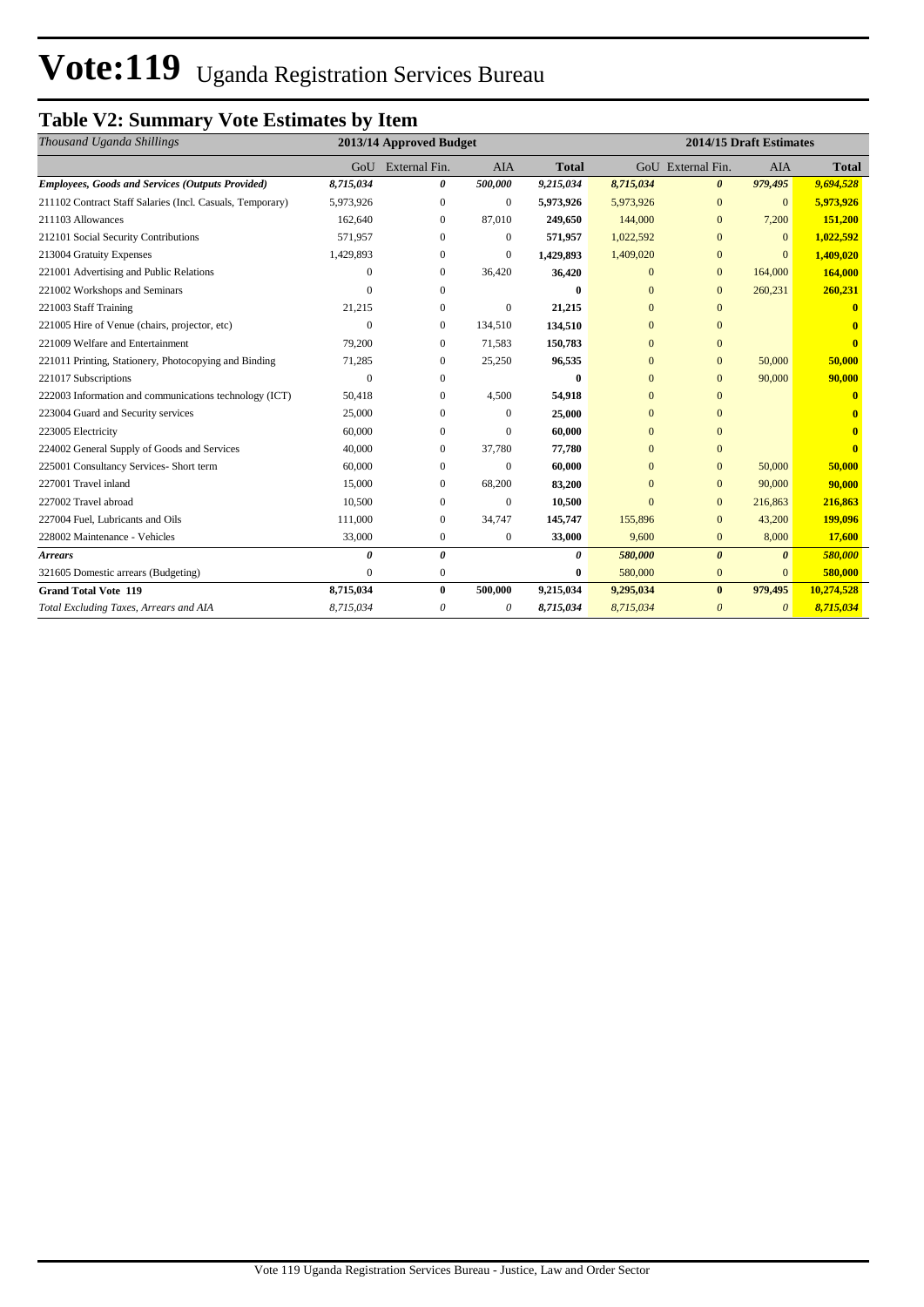### **Table V3: Detailed Estimates by Vote Function, Cost Centre, Output and Item**

#### *Vote Function 1259 VF - Uganda Registration Services Bureau*

#### *Recurrent Budget Estimates*

#### **Programme 01 Office of the Registrar General**

| Thousand Uganda Shillings                                            |              | 2013/14 Approved Budget |              |              |                |          | 2014/15 Draft Estimates<br><b>AIA</b><br>$\overline{0}$<br>$\Omega$<br>$\Omega$<br>$\Omega$<br>25,200<br>$\mathbf{0}$ |              |  |
|----------------------------------------------------------------------|--------------|-------------------------|--------------|--------------|----------------|----------|-----------------------------------------------------------------------------------------------------------------------|--------------|--|
| <b>Outputs Provided</b>                                              | Wage         | Non-Wage                | <b>AIA</b>   | <b>Total</b> | Wage           | Non Wage |                                                                                                                       | <b>Total</b> |  |
| Output:125905 Policy, consultation, planning and monitoring services |              |                         |              |              |                |          |                                                                                                                       |              |  |
| 211102 Contract Staff Salaries (Incl. Casuals, T.                    | 301.273      | $\mathbf{0}$            | $\Omega$     | 301.273      | 1.177.567      |          |                                                                                                                       | 1,177,567    |  |
| 221009 Welfare and Entertainment                                     | $\mathbf{0}$ | 29,400                  | $\mathbf{0}$ | 29,400       | $\Omega$       |          |                                                                                                                       | $\mathbf{0}$ |  |
| 227004 Fuel, Lubricants and Oils                                     | $\theta$     | 30,600                  | $\Omega$     | 30.600       | $\overline{0}$ |          |                                                                                                                       | 25,200       |  |
| Total Cost of Output 125905:                                         | 301,273      | 60,000                  | 0            | 361,273      | 1,177,567      | 25,200   | $\boldsymbol{\theta}$                                                                                                 | 1,202,767    |  |
| <b>Total Cost of Outputs Provided</b>                                | 301,273      | 60.000                  | $\mathbf{0}$ | 361,273      | 1.177.567      | 25,200   | $\mathbf{0}$                                                                                                          | 1,202,767    |  |
| <b>Total Programme 01</b>                                            | 301,273      | 60.000                  | $\mathbf{0}$ | 361,273      | 1.177.567      | 25,200   | $\mathbf{0}$                                                                                                          | 1,202,767    |  |
| Total Excluding Arrears and AIA                                      | 301.273      | 60,000                  | $\theta$     | 361,273      | 1.177.567      | 25,200   | 0                                                                                                                     | 1,202,767    |  |

#### **Programme 02 Directorate of Civil Registration**

| Thousand Uganda Shillings                                           |                | 2013/14 Approved Budget |              |              |                | 2014/15 Draft Estimates |                       |              |
|---------------------------------------------------------------------|----------------|-------------------------|--------------|--------------|----------------|-------------------------|-----------------------|--------------|
| <b>Outputs Provided</b>                                             | Wage           | Non-Wage                | AIA          | <b>Total</b> | Wage           | Non Wage                | AIA                   | <b>Total</b> |
| Output:125901 Births, Deaths, Marriages and Adoptions Registrations |                |                         |              |              |                |                         |                       |              |
| 211102 Contract Staff Salaries (Incl. Casuals, T                    | 299.943        | $\theta$                | $\Omega$     | 299.943      | 498,426        | $\Omega$                | $\overline{0}$        | 498,426      |
| 221009 Welfare and Entertainment                                    |                | 6.000                   | $\Omega$     | 6.000        | $\Omega$       | $\Omega$                | $\overline{0}$        | $\mathbf{0}$ |
| 227004 Fuel. Lubricants and Oils                                    | 0              | 10.200                  | $\mathbf{0}$ | 10.200       | $\overline{0}$ | 10.200                  | $\overline{0}$        | 10.200       |
| 228002 Maintenance - Vehicles                                       | $\overline{0}$ | 8,400                   | $\mathbf{0}$ | 8.400        | $\mathbf{0}$   | $\Omega$                | $\overline{0}$        | $\mathbf{0}$ |
| Total Cost of Output 125901:                                        | 299,943        | 24,600                  | 0            | 324,543      | 498,426        | 10,200                  | $\boldsymbol{\theta}$ | 508,626      |
| <b>Total Cost of Outputs Provided</b>                               | 299,943        | 24,600                  | $\mathbf{0}$ | 324.543      | 498,426        | 10,200                  | $\mathbf{0}$          | 508,626      |
| <b>Total Programme 02</b>                                           | 299,943        | 24,600                  | $\mathbf{0}$ | 324.543      | 498,426        | 10,200                  | $\bf{0}$              | 508,626      |
| Total Excluding Arrears and AIA                                     | 299.943        | 24,600                  | 0            | 324,543      | 498,426        | 10,200                  | $\theta$              | 508,626      |

#### **Programme 03 Directorate of Intellectual Property Registration**

| Thousand Uganda Shillings                                                        |          | 2013/14 Approved Budget |            |              |                |                | 2014/15 Draft Estimates<br>Non Wage<br><b>AIA</b><br>$\mathbf{0}$<br>$\mathbf{0}$ |              |  |  |
|----------------------------------------------------------------------------------|----------|-------------------------|------------|--------------|----------------|----------------|-----------------------------------------------------------------------------------|--------------|--|--|
| <b>Outputs Provided</b>                                                          | Wage     | Non-Wage                | <b>AIA</b> | <b>Total</b> | Wage           |                |                                                                                   | <b>Total</b> |  |  |
| Output:125903 Patents, trademarks, copy rights, industrial designs Registrations |          |                         |            |              |                |                |                                                                                   |              |  |  |
| 211102 Contract Staff Salaries (Incl. Casuals, T                                 | 299,943  | $\overline{0}$          | $\Omega$   | 299,943      | 721,446        |                |                                                                                   | 721,446      |  |  |
| 211103 Allowances                                                                | $\Omega$ | $\mathbf{0}$            | 87,010     | 87,010       | $\mathbf{0}$   | $\mathbf{0}$   | 7,200                                                                             | 7,200        |  |  |
| 221001 Advertising and Public Relations                                          | $\Omega$ | $\Omega$                | 36,420     | 36,420       | $\overline{0}$ | $\mathbf{0}$   | 164,000                                                                           | 164,000      |  |  |
| 221002 Workshops and Seminars                                                    | $\Omega$ | $\mathbf{0}$            | $\Omega$   | $\mathbf{0}$ | $\mathbf{0}$   | $\overline{0}$ | 260,231                                                                           | 260,231      |  |  |
| 221005 Hire of Venue (chairs, projector, etc)                                    | $\Omega$ | $\mathbf{0}$            | 134,510    | 134,510      | $\Omega$       | $\mathbf{0}$   | $\Omega$                                                                          |              |  |  |
| 221009 Welfare and Entertainment                                                 | 0        | 6,000                   | 71,583     | 77,583       | $\overline{0}$ | $\overline{0}$ | $\Omega$                                                                          | $\mathbf{0}$ |  |  |
| Printing, Stationery, Photocopying and<br>221011                                 | $\Omega$ | $\mathbf{0}$            | 25,250     | 25,250       | $\overline{0}$ | $\mathbf{0}$   | 50,000                                                                            | 50,000       |  |  |
| Subscriptions<br>221017                                                          | $\Omega$ | $\Omega$                | $\Omega$   | $\mathbf{0}$ | $\Omega$       | $\Omega$       | 90,000                                                                            | 90,000       |  |  |
| 222003 Information and communications techn                                      | $\Omega$ | $\Omega$                | 4,500      | 4,500        | $\Omega$       | $\Omega$       | $\Omega$                                                                          |              |  |  |
| General Supply of Goods and Services<br>224002                                   | $\Omega$ | $\mathbf{0}$            | 37,780     | 37,780       | $\overline{0}$ | $\mathbf{0}$   | $\Omega$                                                                          | $\mathbf{0}$ |  |  |
| <b>Consultancy Services-Short term</b><br>225001                                 |          | $\Omega$                | $\Omega$   | $\mathbf{0}$ | $\mathbf{0}$   | $\mathbf{0}$   | 50,000                                                                            | 50,000       |  |  |
| 227001<br>Travel inland                                                          | $\Omega$ | $\mathbf{0}$            | 68,200     | 68,200       | $\overline{0}$ | $\mathbf{0}$   | 90,000                                                                            | 90,000       |  |  |
| 227002<br>Travel abroad                                                          | $\Omega$ | $\Omega$                | $\Omega$   | $\mathbf{0}$ | $\overline{0}$ | $\mathbf{0}$   | 216,863                                                                           | 216,863      |  |  |
| 227004 Fuel, Lubricants and Oils                                                 | $\Omega$ | 10,200                  | 34,747     | 44,947       | $\Omega$       | 10,200         | 43,200                                                                            | 53,400       |  |  |
| 228002 Maintenance - Vehicles                                                    | $\theta$ | $\Omega$                | $\Omega$   | $\bf{0}$     | $\Omega$       | $\mathbf{0}$   | 8,000                                                                             | 8,000        |  |  |
| Total Cost of Output 125903:                                                     | 299,943  | 16,200                  | 500,000    | 816,143      | 721,446        | 10,200         | 979,495                                                                           | 1,711,141    |  |  |
| <b>Total Cost of Outputs Provided</b>                                            | 299,943  | 16,200                  | 500,000    | 816,143      | 721,446        | 10,200         | 979,495                                                                           | 1,711,141    |  |  |
| <b>Total Programme 03</b>                                                        | 299,943  | 16,200                  | 500,000    | 816,143      | 721,446        | 10,200         | 979,495                                                                           | 1,711,141    |  |  |
| Total Excluding Arrears and AIA                                                  | 299,943  | 16,200                  | 0          | 316,143      | 721,446        | 10,200         | 0                                                                                 | 731,646      |  |  |

#### **Programme 04 Directorate of Business Registration & Liquidation**

| Thousand Uganda Shillings                         |         | 2013/14 Approved Budget |          |              |          |          | 2014/15 Draft Estimates |              |
|---------------------------------------------------|---------|-------------------------|----------|--------------|----------|----------|-------------------------|--------------|
| <b>Outputs Provided</b>                           | Wage    | Non-Wage                | AIA      | <b>Total</b> | Wage     | Non Wage | AIA                     | <b>Total</b> |
| Output:125904 Company Liquidation                 |         |                         |          |              |          |          |                         |              |
| 211102 Contract Staff Salaries (Incl. Casuals, T. | 299,943 |                         |          | 299,943      | 756,390  | $\Omega$ | $\Omega$                | 756.390      |
| 221009 Welfare and Entertainment                  |         | 6.000                   | $\Omega$ | 6.000        | $\Omega$ | $\Omega$ | $\Omega$                | $\mathbf{0}$ |
| 227004 Fuel, Lubricants and Oils                  |         | 10.200                  |          | 10.200       | $\Omega$ | 10,200   | $\Omega$                | 10.200       |
| Total Cost of Output 125904:                      | 299,943 | 16.200                  | 0        | 316,143      | 756.390  | 10,200   | 0                       | 766,590      |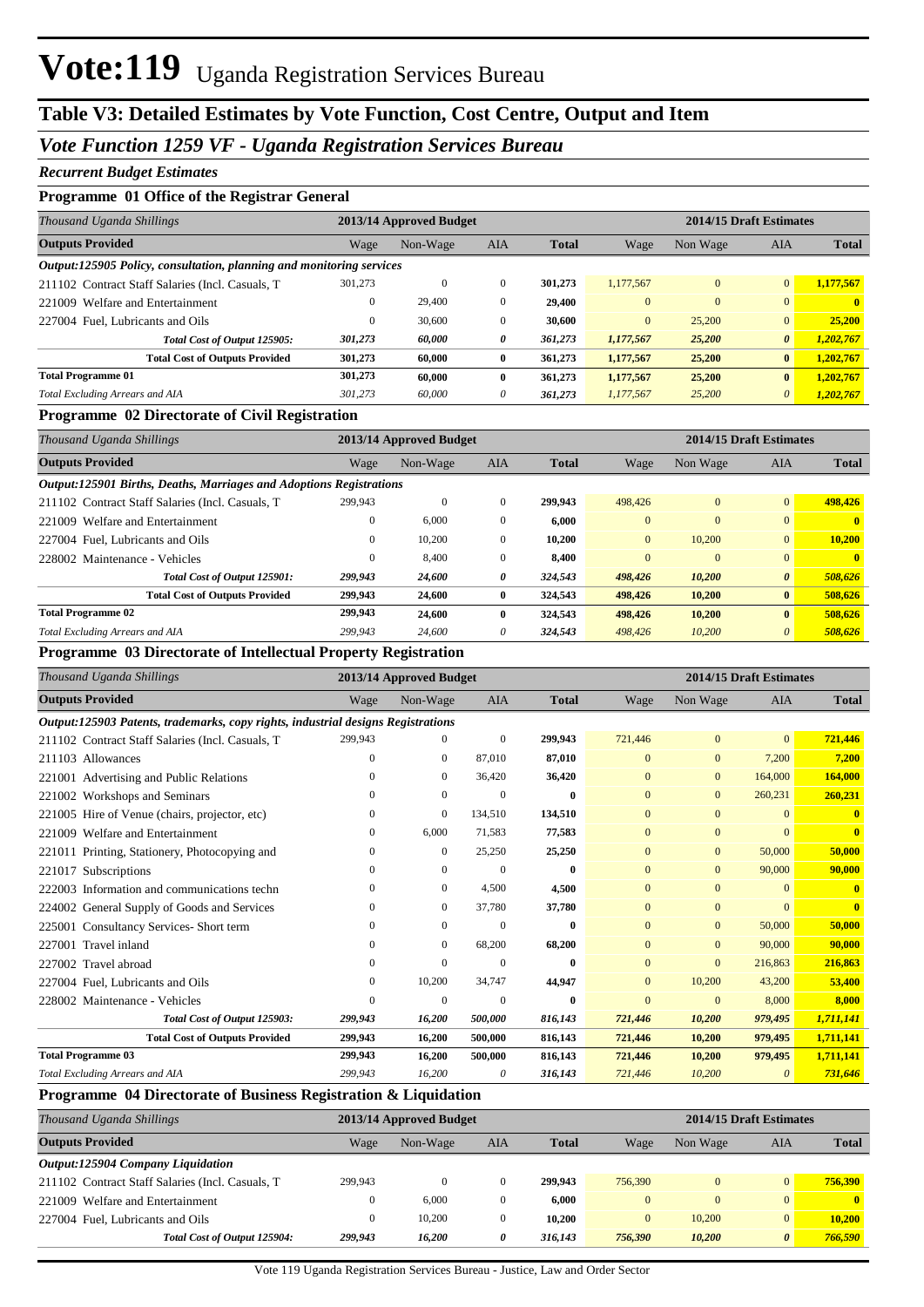## Vote:119 Uganda Registration Services Bureau

## **Table V3: Detailed Estimates by Vote Function, Cost Centre, Output and Item**

### *Vote Function 1259 VF - Uganda Registration Services Bureau*

## **Programme 04 Directorate of Business Registration & Liquidation**

| Thousand Uganda Shillings             |         | 2013/14 Approved Budget |     |              | 2014/15 Draft Estimates |          |          |              |
|---------------------------------------|---------|-------------------------|-----|--------------|-------------------------|----------|----------|--------------|
| <b>Outputs Provided</b>               | Wage    | Non-Wage                | AIA | <b>Total</b> | Wage                    | Non Wage | AIA      | <b>Total</b> |
| <b>Total Cost of Outputs Provided</b> | 299,943 | 16.200                  |     | 316,143      | 756,390                 | 10,200   | $\bf{0}$ | 766.590      |
| <b>Total Programme 04</b>             | 299,943 | 16.200                  |     | 316,143      | 756,390                 | 10,200   | $\bf{0}$ | 766,590      |
| Total Excluding Arrears and AIA       | 299,943 | 16.200                  |     | 316,143      | 756,390                 | 10,200   | $\theta$ | 766,590      |

#### **Programme 05 Directorate of Finance & Administration**

| Thousand Uganda Shillings                                            |                  | 2013/14 Approved Budget |              |              |                       | 2014/15 Draft Estimates |                       |                         |
|----------------------------------------------------------------------|------------------|-------------------------|--------------|--------------|-----------------------|-------------------------|-----------------------|-------------------------|
| <b>Outputs Provided</b>                                              | Wage             | Non-Wage                | <b>AIA</b>   | <b>Total</b> | Wage                  | Non Wage                | <b>AIA</b>            | <b>Total</b>            |
| Output:125905 Policy, consultation, planning and monitoring services |                  |                         |              |              |                       |                         |                       |                         |
| 211102 Contract Staff Salaries (Incl. Casuals, T                     | 4,472,881        | $\overline{0}$          | $\mathbf{0}$ | 4,472,881    | 1,469,915             | $\mathbf{0}$            | $\mathbf{0}$          | 1,469,915               |
| 211103 Allowances                                                    | $\mathbf{0}$     | 162,640                 | $\mathbf{0}$ | 162,640      | $\mathbf{0}$          | 144,000                 | $\mathbf{0}$          | 144,000                 |
| 212101 Social Security Contributions                                 | $\mathbf{0}$     | 571,957                 | $\Omega$     | 571,957      | $\mathbf{0}$          | 1,022,592               | $\Omega$              | 1,022,592               |
| 213004 Gratuity Expenses                                             | $\mathbf{0}$     | 1,429,893               | $\mathbf{0}$ | 1,429,893    | $\Omega$              | 1,409,020               | $\Omega$              | 1,409,020               |
| 221003 Staff Training                                                | 0                | 21,215                  | $\mathbf{0}$ | 21,215       | $\mathbf{0}$          | $\mathbf{0}$            | $\mathbf{0}$          | $\bf{0}$                |
| 221009 Welfare and Entertainment                                     | $\mathbf{0}$     | 18,000                  | $\Omega$     | 18,000       | $\Omega$              | $\mathbf{0}$            | $\Omega$              | $\overline{\mathbf{0}}$ |
| 221011 Printing, Stationery, Photocopying and                        | 0                | 71,285                  | $\Omega$     | 71,285       | $\Omega$              | $\mathbf{0}$            | $\mathbf{0}$          | $\mathbf{0}$            |
| 222003 Information and communications techn                          | 0                | 50,418                  | $\mathbf{0}$ | 50,418       | $\mathbf{0}$          | $\mathbf{0}$            | $\overline{0}$        | $\bf{0}$                |
| 223004 Guard and Security services                                   | 0                | 25,000                  | $\Omega$     | 25,000       | $\Omega$              | $\mathbf{0}$            | $\Omega$              | $\bf{0}$                |
| 223005 Electricity                                                   | 0                | 60,000                  | $\Omega$     | 60,000       | $\Omega$              | $\mathbf{0}$            | $\Omega$              | $\mathbf{0}$            |
| 224002 General Supply of Goods and Services                          | 0                | 40,000                  | $\mathbf{0}$ | 40,000       | $\mathbf{0}$          | $\mathbf{0}$            | $\Omega$              | $\bf{0}$                |
| 225001 Consultancy Services- Short term                              | 0                | 60,000                  | $\mathbf{0}$ | 60,000       | $\Omega$              | $\Omega$                | $\overline{0}$        | $\bf{0}$                |
| 227002 Travel abroad                                                 | 0                | 10,500                  | $\mathbf{0}$ | 10,500       | $\mathbf{0}$          | $\mathbf{0}$            | $\mathbf{0}$          | $\bf{0}$                |
| 227004 Fuel, Lubricants and Oils                                     | 0                | 26,400                  | $\mathbf{0}$ | 26,400       | $\Omega$              | 61,096                  | $\overline{0}$        | 61,096                  |
| 228002 Maintenance - Vehicles                                        | $\mathbf{0}$     | 16,200                  | $\mathbf{0}$ | 16,200       | $\mathbf{0}$          | $\overline{0}$          | $\mathbf{0}$          | $\mathbf{0}$            |
| Total Cost of Output 125905:                                         | 4,472,881        | 2,563,508               | 0            | 7,036,389    | 1,469,915             | 2,636,708               | $\boldsymbol{\theta}$ | 4,106,623               |
| <b>Total Cost of Outputs Provided</b>                                | 4,472,881        | 2,563,508               | $\bf{0}$     | 7,036,389    | 1,469,915             | 2,636,708               | $\bf{0}$              | 4,106,623               |
| <b>Arrears</b>                                                       | Wage             | Non-Wage                | <b>AIA</b>   | <b>Total</b> | Wage                  | Non Wage                | <b>AIA</b>            | <b>Total</b>            |
| Output:125999 Arrears                                                |                  |                         |              |              |                       |                         |                       |                         |
| 321605 Domestic arrears (Budgeting)                                  | $\boldsymbol{0}$ | $\boldsymbol{0}$        | $\mathbf{0}$ | $\bf{0}$     | $\overline{0}$        | 580,000                 | $\overline{0}$        | 580,000                 |
| Total Cost of Output 125999:                                         | 0                | 0                       |              | $\theta$     | $\boldsymbol{\theta}$ | 580,000                 | $\boldsymbol{\theta}$ | 580,000                 |
| <b>Total Cost of Arrears</b>                                         | $\bf{0}$         | $\bf{0}$                |              | $\bf{0}$     | $\bf{0}$              | 580,000                 | $\bf{0}$              | 580,000                 |
| <b>Total Programme 05</b>                                            | 4,472,881        | 2,563,508               | $\bf{0}$     | 7,036,389    | 1,469,915             | 3,216,708               | $\bf{0}$              | 4,686,623               |
| Total Excluding Arrears and AIA                                      | 4,472,881        | 2,563,508               | 0            | 7,036,389    | 1,469,915             | 2,636,708               | $\theta$              | 4,106,623               |
|                                                                      |                  |                         |              |              |                       |                         |                       |                         |

#### **Programme 06 Regional Offices**

| Thousand Uganda Shillings                                            |          | 2013/14 Approved Budget |              |              |                | 2014/15 Draft Estimates |                       |              |
|----------------------------------------------------------------------|----------|-------------------------|--------------|--------------|----------------|-------------------------|-----------------------|--------------|
| <b>Outputs Provided</b>                                              | Wage     | Non-Wage                | <b>AIA</b>   | <b>Total</b> | Wage           | Non Wage                | <b>AIA</b>            | <b>Total</b> |
| Output:125905 Policy, consultation, planning and monitoring services |          |                         |              |              |                |                         |                       |              |
| 211102 Contract Staff Salaries (Incl. Casuals, T.                    | $\Omega$ | $\mathbf{0}$            | $\Omega$     | 0            | 1.033.525      | $\mathbf{0}$            | $\mathbf{0}$          | 1,033,525    |
| 221009 Welfare and Entertainment                                     | $\Omega$ | 9.600                   | $\Omega$     | 9.600        | $\Omega$       | $\mathbf{0}$            | $\Omega$              | $\mathbf{0}$ |
| 227001 Travel inland                                                 | $\Omega$ | 10,000                  | $\mathbf{0}$ | 10.000       | $\Omega$       | $\Omega$                | $\Omega$              | $\mathbf{0}$ |
| 227004 Fuel. Lubricants and Oils                                     | 0        | 19,200                  | $\mathbf{0}$ | 19,200       | $\overline{0}$ | 28,800                  | $\mathbf{0}$          | 28,800       |
| 228002 Maintenance - Vehicles                                        | $\Omega$ | 8.400                   | $\Omega$     | 8,400        | $\overline{0}$ | 9,600                   | $\overline{0}$        | 9,600        |
| Total Cost of Output 125905:                                         | 0        | 47,200                  | 0            | 47,200       | 1,033,525      | 38,400                  | $\boldsymbol{\theta}$ | 1,071,925    |
| <b>Total Cost of Outputs Provided</b>                                | 0        | 47,200                  | $\bf{0}$     | 47,200       | 1,033,525      | 38,400                  | $\bf{0}$              | 1,071,925    |
| <b>Total Programme 06</b>                                            | 0        | 47,200                  | $\mathbf{0}$ | 47,200       | 1,033,525      | 38,400                  | $\mathbf{0}$          | 1,071,925    |
| Total Excluding Arrears and AIA                                      | 0        | 47.200                  | 0            | 47,200       | 1.033.525      | 38,400                  | $\theta$              | 1,071,925    |

#### **Programme 07 Internal Audit**

| Thousand Uganda Shillings                                            |              | 2013/14 Approved Budget |              |         |                | 2014/15 Draft Estimates |                       |              |  |  |
|----------------------------------------------------------------------|--------------|-------------------------|--------------|---------|----------------|-------------------------|-----------------------|--------------|--|--|
| <b>Outputs Provided</b>                                              | Wage         | Non-Wage                | AIA          | Total   | Wage           | Non Wage                | AIA                   | <b>Total</b> |  |  |
| Output:125905 Policy, consultation, planning and monitoring services |              |                         |              |         |                |                         |                       |              |  |  |
| 211102 Contract Staff Salaries (Incl. Casuals, T                     | 299,943      | $\Omega$                | $\mathbf{0}$ | 299,943 | 316,656        | $\mathbf{0}$            | $\overline{0}$        | 316.656      |  |  |
| 221009 Welfare and Entertainment                                     | $\bf{0}$     | 4.200                   | $\theta$     | 4.200   | $\overline{0}$ | $\mathbf{0}$            | $\overline{0}$        | $\mathbf{0}$ |  |  |
| 227001 Travel inland                                                 | $\mathbf{0}$ | 5.000                   | $\mathbf{0}$ | 5.000   | $\Omega$       | $\Omega$                | $\overline{0}$        | $\mathbf{0}$ |  |  |
| 227004 Fuel. Lubricants and Oils                                     | $\mathbf{0}$ | 4.200                   | $\mathbf{0}$ | 4.200   | $\Omega$       | 10,200                  | $\mathbf{0}$          | 10,200       |  |  |
| Total Cost of Output 125905:                                         | 299.943      | 13.400                  | 0            | 313.343 | 316,656        | 10,200                  | $\boldsymbol{\theta}$ | 326,856      |  |  |